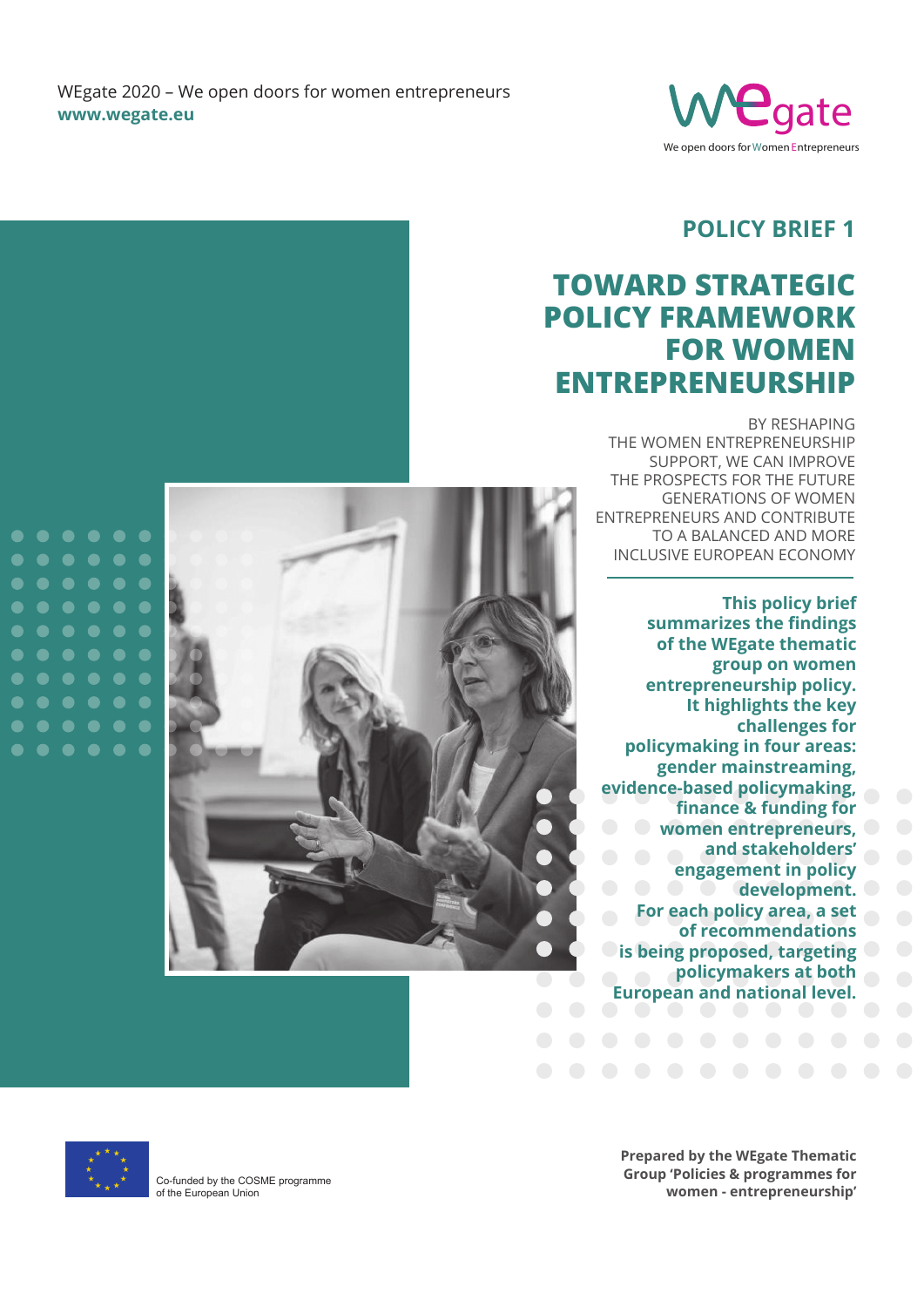## **Author:**

Foundation for Management and Industrial Research with the expert support of the WEgate Thematic Group 'Policies & programmes for the women entrepreneurship'.

### **Members of the Thematic Group 'Policies & programmes for women entrepreneurship'**



### **Co-facilitated by the WEgate team members from the Foundation for Management and Industrial Research**





Co-funded by the COSME programme of the European Union

#### **The project is co-funded by the European Union.**

This publication has been made with assistance from the European Union. The content of the publication is the sole responsibility of the project implementers and can in no way be taken to reflect the views of the European Union.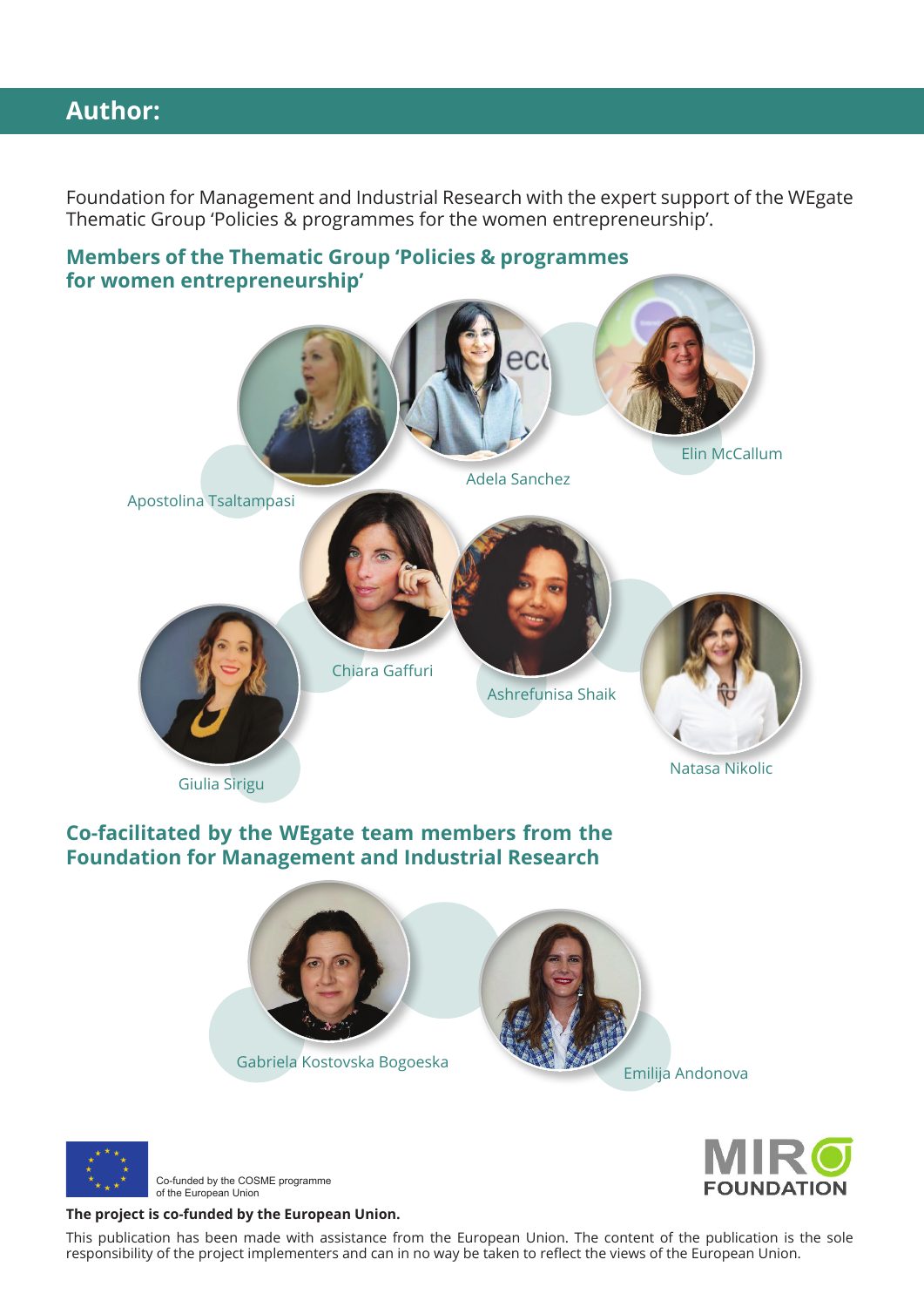### **ABOUT WEGATE**

The European Gateway for Women's entrepreneurship, called WEgate, co-funded by the COSME programme of the European Union (EU), represents one of the key initiatives of the European Commission for supporting women entrepreneurship (WE), aiming to become a one-stop-shop where existing and potential women entrepreneurs can find assistance, inspiration, motivation and get in touch with peers and stakeholders for facilitating their growth and competitiveness. It features an online platform www.wegate.eu that offers information and networking opportunities; commissions pan-European annual survey on the needs of women entrepreneurs (WEbarometer); organizes numerous events, webinars and b2b sessions, as well as the WEgate training academy for building individual skills within the WE support eco-system.

One of the aims of the WEgate is to increase the visibility of women entrepreneurs and to promote discussion on important topics for improving the conditions for WE development. To achieve this, the WEgate consortium is promoting the creation of a large European WE community of practice that focuses on engaging a growing and diverse number of stakeholders supporting women entrepreneurs, with an emphasis on co-creation, networking and development of public policy resources. For addressing key areas of interest of WE development, dedicated WEgate Thematic groups (TGs) are formed as ad-hoc groups within the WEgate Community. The first WEgate TG is dedicated to WE policies and programmes, analysing the public policy challenges for better support of the European women entrepreneurs.

#### **WEgate Thematic Group "Policies and programmes for women entrepreneurship development"**

Represents one of the WEgate expert groups with an advisory role to the WEgate community. The thematic group defines concrete recommendations for strategic policy framework for women entrepreneurship development in Europe.

## **INTRODUCTION**

The fact that women are less involved in entrepreneurial activities is well known, as is the fact that women are less likely to take up technical education, which feeds much of our entrepreneurship and innovation today. This gap will prevail if not rise as only half as many women as men graduate in STEM fields in the EU – with shares varying widely in Member States. Only 19% of European ICT entrepreneurs are women.

Although progress in societies and in legislation has been made to overcome gender disparity, barriers to entrepreneurship still remain and these include social-cultural factors. Low rates of entrepreneurial activity amongst women remain a significant issue. Startup Heatmap's 2020 research on women entrepreneurs in Europe found that only 15.5% of founders or co-founders are women. The report also found that female CEOs receive 38% less funding than their male counterparts when starting under the same conditions, and even in cities with strong support ecosystems, less than one-in-five business founders are female. These statistics support various reports from the OECD and the Global Entrepreneurship Monitor which have highlighted the considerable gender gap in entrepreneurial activity across Europe.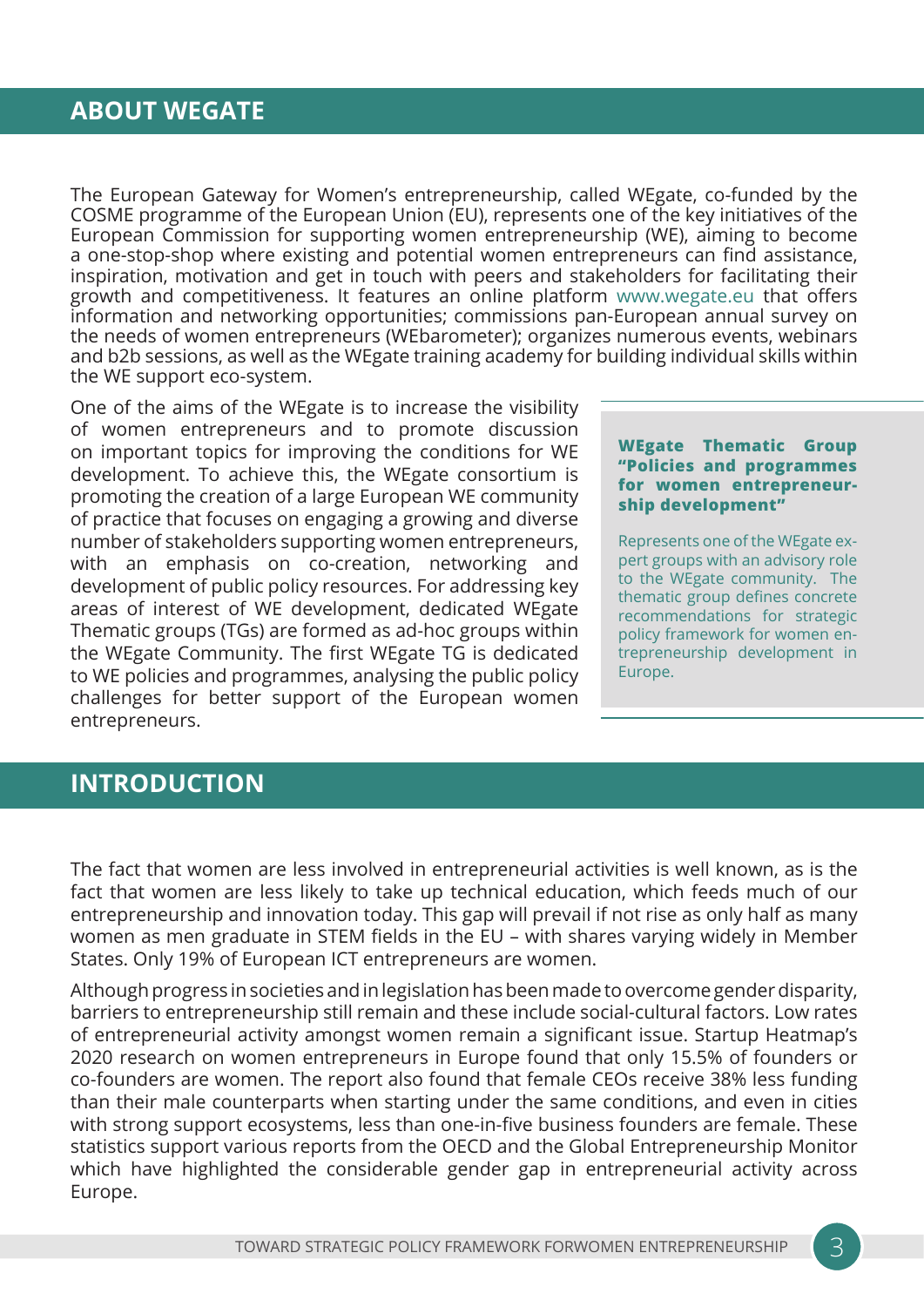A wide range of policy actions have been developed and implemented over the years to address inequality, with some of them being more effective than others. Most recently, the European Commission set out the European Skills Agenda that aims to further foster entrepreneurial skills. In line with the Gender Equality Strategy 2020-2025, the action will include leveraging and connecting existing networks to provide a European entrepreneurial support for aspiring entrepreneurs, focusing on young women entrepreneurs and selfemployment opportunities in the digital and green economy, and which incorporates a knowledge platform of online resources on entrepreneurial skills and opportunities for collaboration.

#### **We need a continuous and consistent strategic policy action for women entrepreneurship**

We consider gender balance in entrepreneurship as a key prerequisite for better gender equality in the society, as well as more balanced, resilient and inclusive economy for more competitive Europe.

Gender equality is one of the founding principles of the EU and a top policy priority. Gender equality is not 'merely' an ethical or societal issue, it has a strong economic dimension as well, by underutilisation of the large potential of women in business and innovation, we limit our growth potential and resilience (Knowldge4Innovation Forum, 2021). This has become even more evident during the recent pandemic crisis, with women been hit harder than men, in particular entrepreneurs. Countries must develop a strategic policy to reinforce and relaunch women entrepreneurship, that generates multiplier effects to create jobs, drive innovation, and reduce inequalities, including sectors impacted by the pandemic and climate change (Women20 Communiqué, 2021).

There is a need for an overarching, strategic policy framework as a basis for actionable strategies and incentives for supporting women entrepreneurs, including the sectors that have been hit the hardest by the pandemic. The Thematic Group jointly elaborated a set of recommendations on how to improve the strategic policy framework for women entrepreneurship support in Europe.

### **CONCLUSIONS**

The consultation meetings of the Thematic Group were dedicated to analysing the existing strategic policy framework for WE, focusing on both the root causes of the identified challenges and dealing with the symptoms. For feedback purposes, the draft conclusions were summarised and presented to the public during the 2nd WEgate Annual Summit (October 2021). This policy brief presents the final recommendations intended for the policymakers at both European and national levels.

#### **Gender mainstreaming**

To achieve gender equality, it is essential to include a gender equality perspective in all stages of decision-making, when priorities are set, policies are developed and resources allocated. As an essential strategic tool to advance on gender equality, gender mainstreaming supports a gender equal redistribution of power, influence and resources, and ensures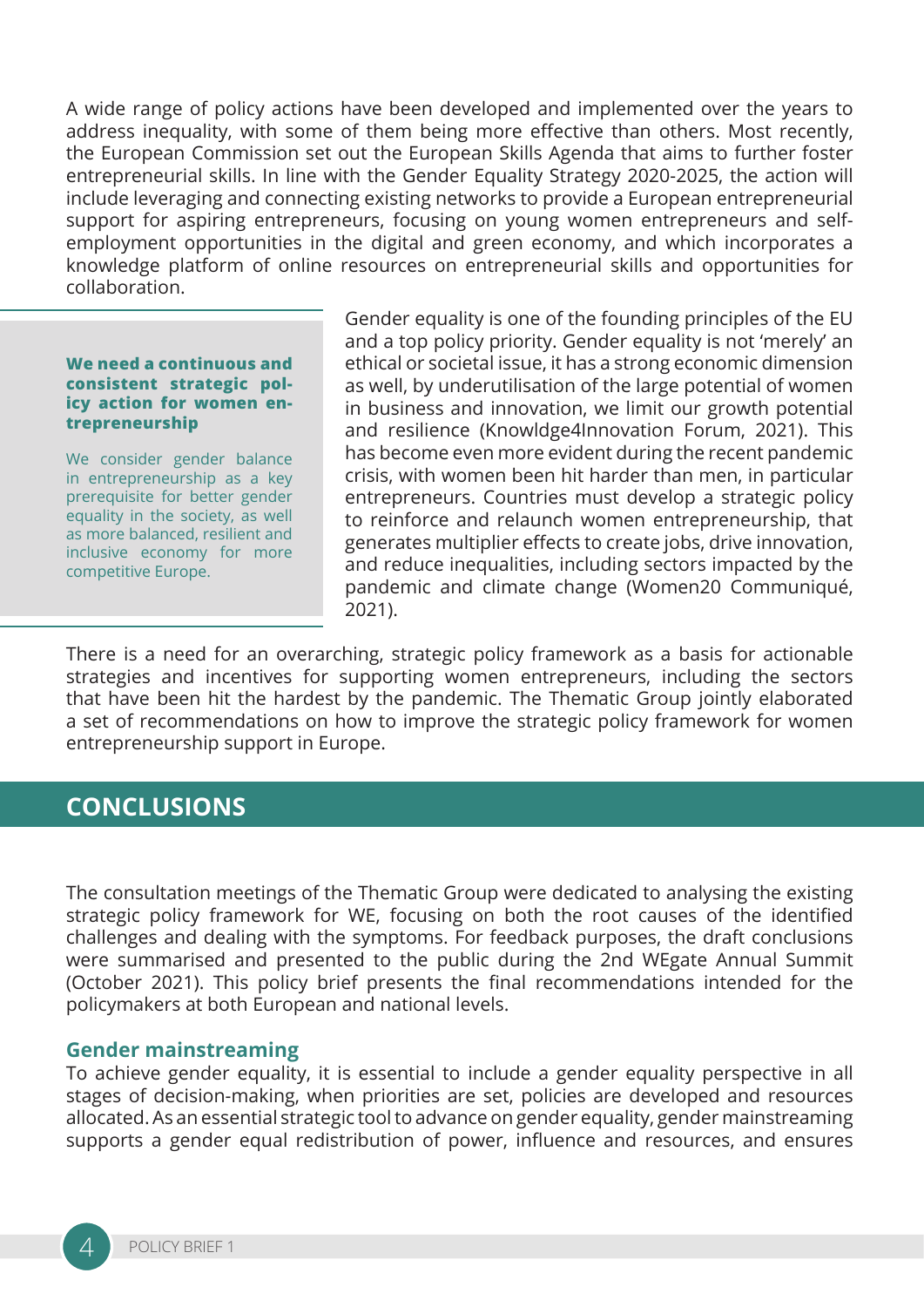equal opportunities for women and men, and girls and boys, in all their diversity. Mainstreaming gender equality into policymaking uncovers and mitigates unperceived biases embedded in societies, ensuring that policies do not reinforce existing gender inequalities or gender stereotypes.

Gender mainstreaming remains a priority for the European Commission. The 2020-2025 gender equality strategy is built on a dual approach consisting of specific initiatives to address gender inequalities and the mainstreaming of gender into all EU policies. The relevant EU institutions, when negotiating both the 2014-2020 and the 2021-2027 multiannual financial frameworks (MFFs), agreed on the importance of considering gender equality in EU budgeting.

As stated in the 2021 Report on EU Gender Equality Strategy, the European Institute for Gender Equality (EIGE) has found that the performance of EU Member State in gender mainstreaming has been decreasing since 2012. Despite a slight rise in of governments' commitment to mainstream gender into public administration, the availability of gender mainstreaming structures and the use of gender mainstreaming tools has decreased.

**Gender mainstreaming has not yet been applied across the EU/national programmes & budget.** 

**Necessary mechanisms for implementing and monitoring gender mainstreaming are not in place, the institutional framework needs to be improved.**

**Collection & analysis of sex-disaggregated data as a basis for gender analysis is lacking.** 

**Gender analysis and gender impact assessment is not done on regular basis, and not across all policy areas.** 

**Gender-sensitive language and equal participation of women entrepreneurs in events is missing as well.** 

The European Court of Auditors (ECA) concluded in a special audit report in May 2021, that too little has been done in recent years to mainstream gender in the EU budget. The ECA emphasises that gender responsive budgeting is about understanding the impact of budgetary and policy decisions on gender equality goals, and not just about funding explicit gender-equality initiatives. According to the ECA, the EU fails to integrate a gender perspective in its budgeting because key elements such as gender analysis, gender-related objectives, indicators and accountability through reporting are missing. The report makes several recommendations to help the EU to live up to its commitment to gender mainstreaming. All the recommendations have been accepted partly or completely by the Commission.

There is a lack of sufficient understanding of the interdependence between the gender equality and the economy. The sex-disaggregated data should therefore include additional social dimensions, such as age, ethnicity, income and level of education, in order to provide a sound basis for the gender analysis. Gender mainstreaming across all relevant policy areas, such as education, employment and entrepreneurship, needs to be reinforced, addressing the existence of stereotypes, lacks of gender-sensitive language, of equal access to and utilisation of services, and of equal involvement in decision-making.

Too many high-profile conferences and events lack balance in terms of women representation, including entrepreneurs, more specifically in the main panels. The absence of women entrepreneurs in public events offers only one perspective to participants. We need more diversity in the debate and women entrepreneurs role models. European Women's Management Development Network (EWMD), Italy Network, initiated a programme #equalpanel as a concrete way to promote gender equality in favour of a greater inclusion of women in the world of public events and to a create a permanent observatory. The Programme's objective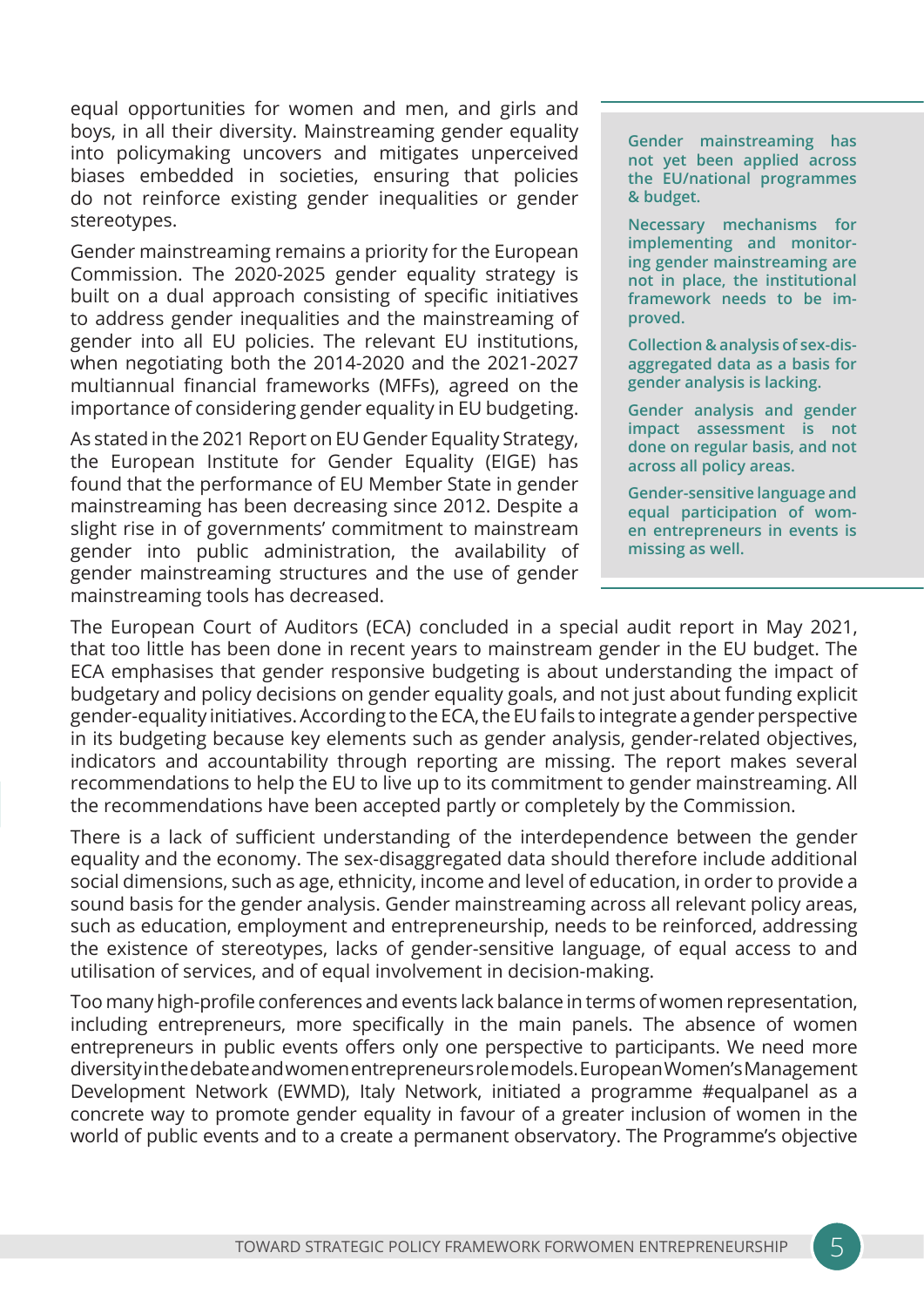is inviting enterprises, institutions, associations, public administrations and all stakeholders to join a Pact for Gender Equality in Conferences, seminars and scientific events panels (#equalpanel), asking speakers and citizens to support it.

#### **IWA 34:2021 Women's entrepreneurship — Key definitions and general criteria**

Establishes a set of common definitions related to women entrepreneurship, such as those for women-owned business and women-led business. It also defines women-led cooperatives and women-led informal enterprises.

#### **Data for effective policymaking**

Effective policymaking is a complex. Two essential aspects are the development and analysis of the evidence base, and impact assessment as the integral part of the monitoring and evaluation phase. Good policy in fact starts with good data. Policymakers need precise and timely data to implement better policies for women entrepreneurship development. Data and indicators are key for strategic planning and decision making, and are tools for promoting informed dialogues around WE across levels of government and sectors of society, integrating both a national and an international perspective.

Evidence base for WE policy creation and monitoring suffer from several structural weaknesses. The available

statistical data on WE do not include all necessary information for securing adequate insight into the WE-related conditions. Key performance indicators for measuring the progress towards the targets for women economic activity and gender equality are not set. There is

- **• There is a lack of dedicated framework and standardized approach for WE data collection at EU and national levels.**
- **• Necessary institutional framework with clearly identified roles for data collection is missing.**
- **• Monitoring and impact assessment of WE policy is also lacking.**
- **• Analytical WE studies are not done regularly and the existing one are outdated.**
- **• Investment related data are particularly scarce.**

no unified data collection approach across the countries, thus undermining largely the possibility for proper benchmarking. The definition of women entrepreneurs is in its infancy. Recently introduced ISO standard - IWA 34:2021 Women's entrepreneurship — Key definitions and general criteria, represent an important stepping stone in the process of standardizing matters in the WE sphere.

The EU and national institutions should invest in the structural and long-term collection of high-quality key data, that provide the evidence base for the effective WE policymaking. This data should include information on the number and activity of women entrepreneurs (including start-ups and scale ups), but also information on the investment in women-led companies, performance of women-led companies, and the impact of those companies on the economy. Certain KPI's should be introduced for monitoring the progress towards the gender-related objectives and relevant equality targets.

Currently, data are collected on various gender aspects by for instance the OECD, Eurostat and EIGE. However, they need to be brought together for the purpose of creating a more holistic view, and augmented with additional data, which will allow monitoring and evaluation of progress and policies. In addition, more regular and improved analytical studies need to be conducted to ensure their relevance. For instance, the latest analytical studies on women entrepreneurship are based on data of nearly a decade ago (European Commission, 2014; OECD, 2014). Specifically, with regards to investment data, there are currently only limited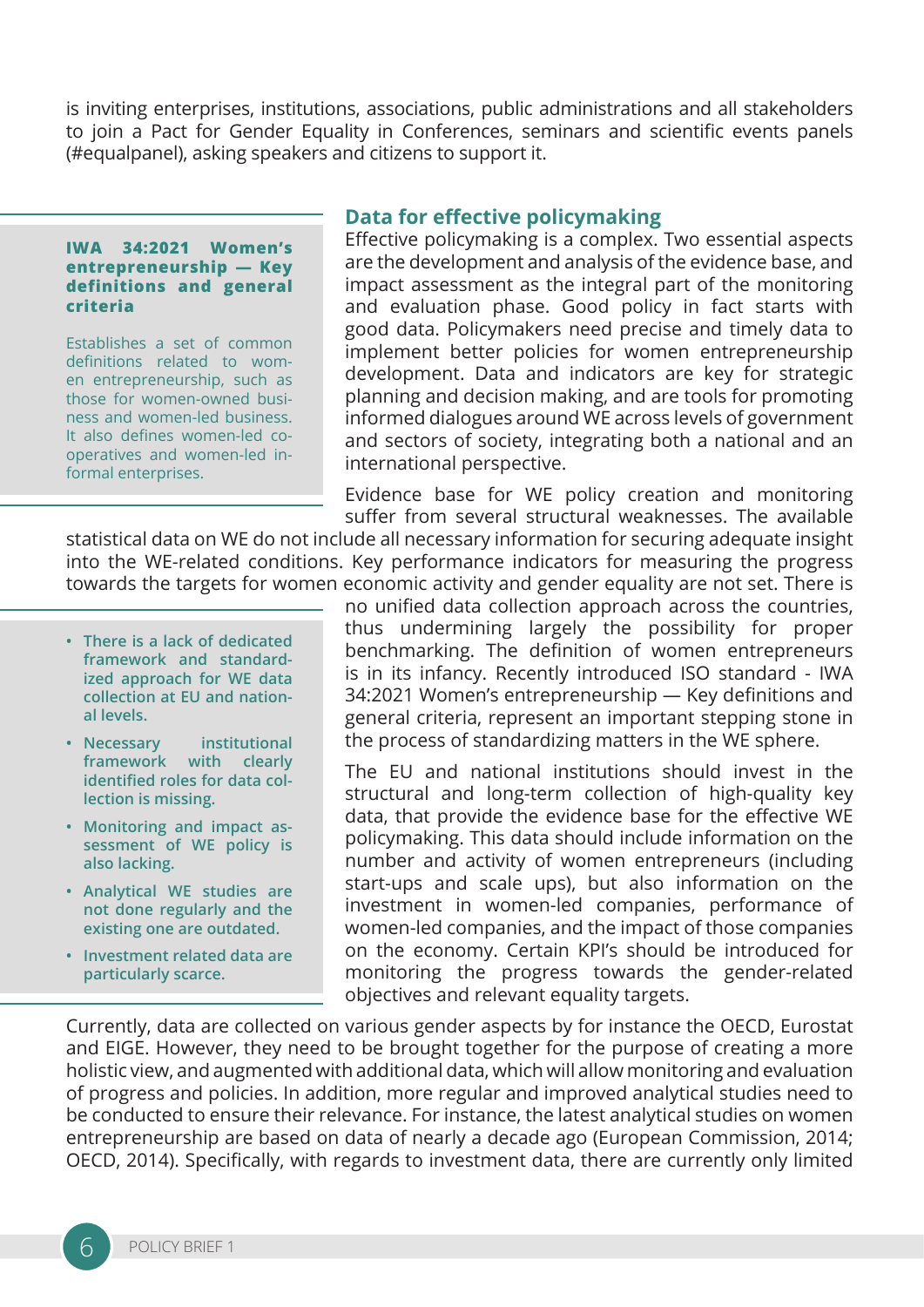sources of data from which we can draw, leading to repeatedly quoting the same data, whilst some sources could be considered biased. Much of the existing data does not allow a breakdown by gender (Knowledge4Innovation Report: Closing the gender investment gap for a more resilient, innovative, inclusive and balanced economy, 2021).

### **Access to finance**

WEbarometer 2021 report once again highlighted the importance for structural changes when it comes to improving access to finance for women entrepreneurs. Women entrepreneur lack proper networks and have difficulties in securing funding for the businesses. An important and less known element is the enormous gap between investment in female led companies and male led companies. The much-quoted figure of 2% of VC investment being allocated to women led companies should be an eye opener to everyone.

There is a need for gender-sensitive funding programmes, as well as for WE dedicated public and private funding instruments, for both starting and scaling the business. Women are underrepresented in the investment sector, and successful role models in the field are lacking. There is a gap in the financial competences of women entrepreneurs that needs to be addressed in a systematic and coordinated manner. The lobbying efforts of the WE eco-system for advancing the WE funding conditions are scattered and uncoordinated. Given the complexity and importance of the 'access to finance' topic, the recommendation is to setup a separate Thematic Group that will analyse all relevant aspects of the WE funding conditions.

### **Stakeholder engagement in policy development**

Stakeholder participation is an essential part of an inclusive and transparent policymaking process. The OECD Recommendation on Open Government defines stakeholder participation as "all the ways in which stakeholders can be involved in the policy cycle and in service design and delivery" (OECD, 2017a). In order to design successful and impactful WE policies, it is critical to secure the participation and engagement of the WE community's stakeholders.

This, however, is undermined by the lack of a joint and EUlevel coordinated advocacy strategy of the WE stakeholders. A structured approach for interaction with WE-stakeholders is missing, as and so are the resources for stakeholders' engagement. Consultation & feedback mechanisms are set on ad-hoc basis, and the linkages with national and grassroot ecosystem are not properly developed. The policy dialogue and stakeholders' interaction are limited.

A stakeholder dialogue is proposed, including wide range of stakeholders, like networks, associations, chambers of commerce, academic and access to finance institutions. This steering group or WE-umbrella organization could facilitate an effective and coordinated stakeholder engagement in WE public policy processes.

## **WE-umbrella organization**

Representing the interests of the women entrepreneurs at European level, linking national stakeholders, and promoting policy dialogue in the field of women entrepreneurship

#### **Financing remains top challenge for women entrepreneurs.**

Closing the gap in WE financing should be key priority for policymakers. Next WEgate Thematic Group to be dedicated to WE funding, providing expert's analysis and recommendations on improving access to finance for women entrepreneurs.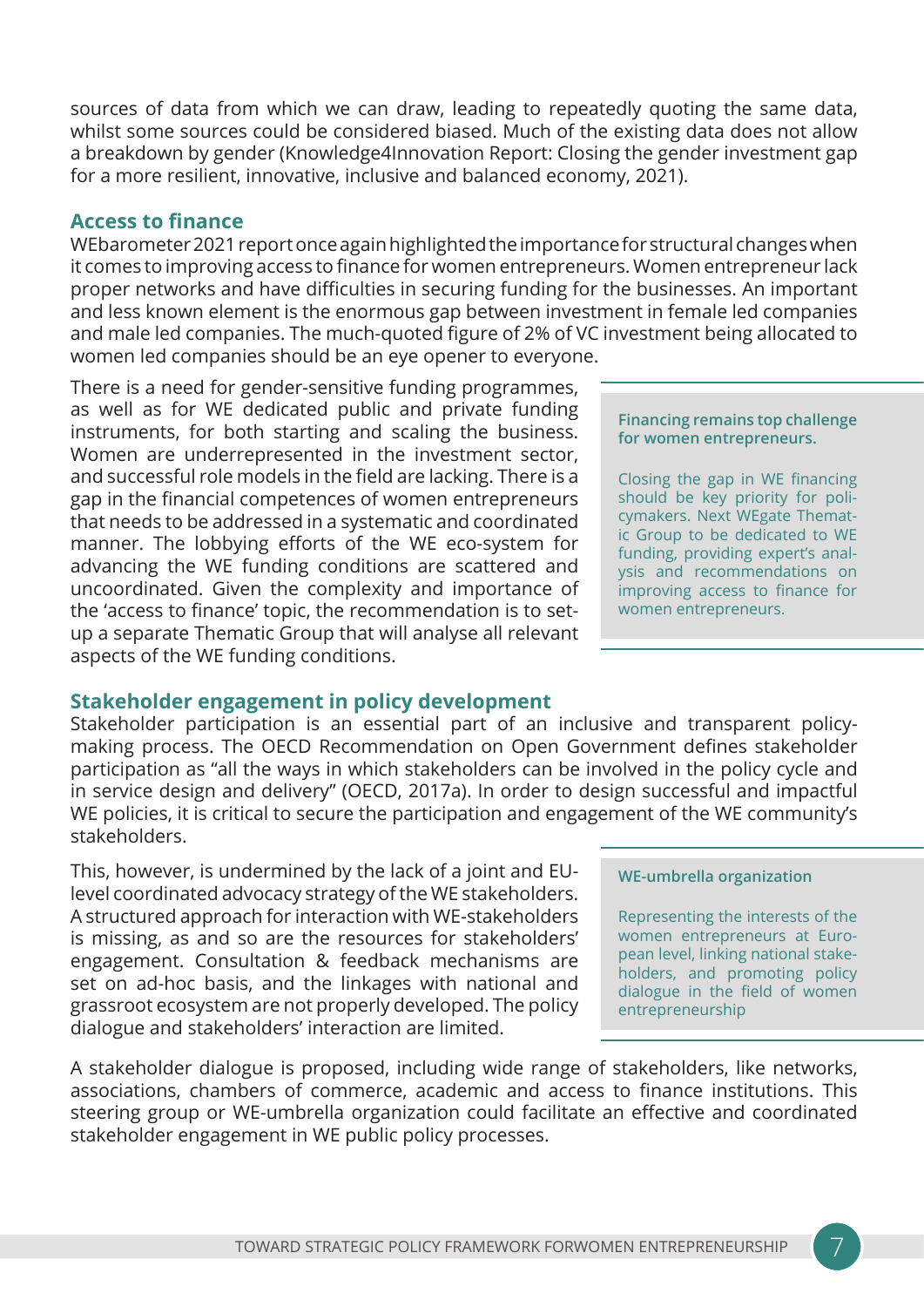## **RECOMMENDATIONS FOR POLICYMAKERS**

#### **Gender mainstreaming**

Policymakers should strengthen gender mainstreaming and ensure that considerations about the impact of budgetary and policy decisions on progressing gender equality are taken into account in the EU & national policy, programmes, budget and in post-pandemic recovery funds. They should promote through gender mainstreaming better understanding of the interdependence between gender equality and the economy. To achieve these, policymakers should:

- **1. Improve the institutional framework for gender mainstreaming** clarifying the roles and responsibilities, provide necessary tools and training to the staff, share resources and good practices in the field.
- **2. Perform gender analyses & gender impact assessments**  reviewing and updating regulation guidelines for gender impact assessment, carry out gender analyses on (funding) programmes and instruments and report on the results of these analyses.
- **3. Systematically collect, analyse and report sex-disaggregated data**  providing the basis for gender analyses, but also for making informed decisions when setting up and monitoring gender related objectives and indicators across the different programmes.
- **4. Using gender-related objectives and performance indicators** for better addressing the horizontal priority of gender equality across programmes and instruments, policymakers should introduce gender-related objectives and indicators based on the available gender-disaggregated data or based on the performed gender analysis when designing the programmes.
- **5. Improve reporting on gender-equality** policymakers should develop a robust system for tracking funds allocated and used to support gender equality which can be applied to all EU/national funding programmes including the recovery funds.
- **6. Use of gender-sensitive language** across all relevant sectors (academic, public and private sector, in media), elaborating common standards at the national level due to linguistic differences and sensibilize the grassroots organisations sensibilisation in the application of the gender-sensitive language.
- **7. Reinforce gender mainstreaming in the employment policy area** addressing gender gaps at the labour market, pay-gap and working conditions, access to rights and assets (professions and decision-making positions), supporting women in resuming their careers.
- **8. Promote women leadership withing governmental and private organizations** introducing a policy for securing equal participation of women in leadership positions, aligned with Sustainability 2030 goals for gender equality, and accompanied with transparently available data on the percentage of women at such positions and their related salary ranges; although it is a controversial issue, it has been proved, that the establishment of quotas improves results.
- **9. Gender equality in conferences, seminars and scientific events panels** introducing guidelines for equal representation of women entrepreneurs & leaders as speakers at various events, promoting importance of networking and women role models.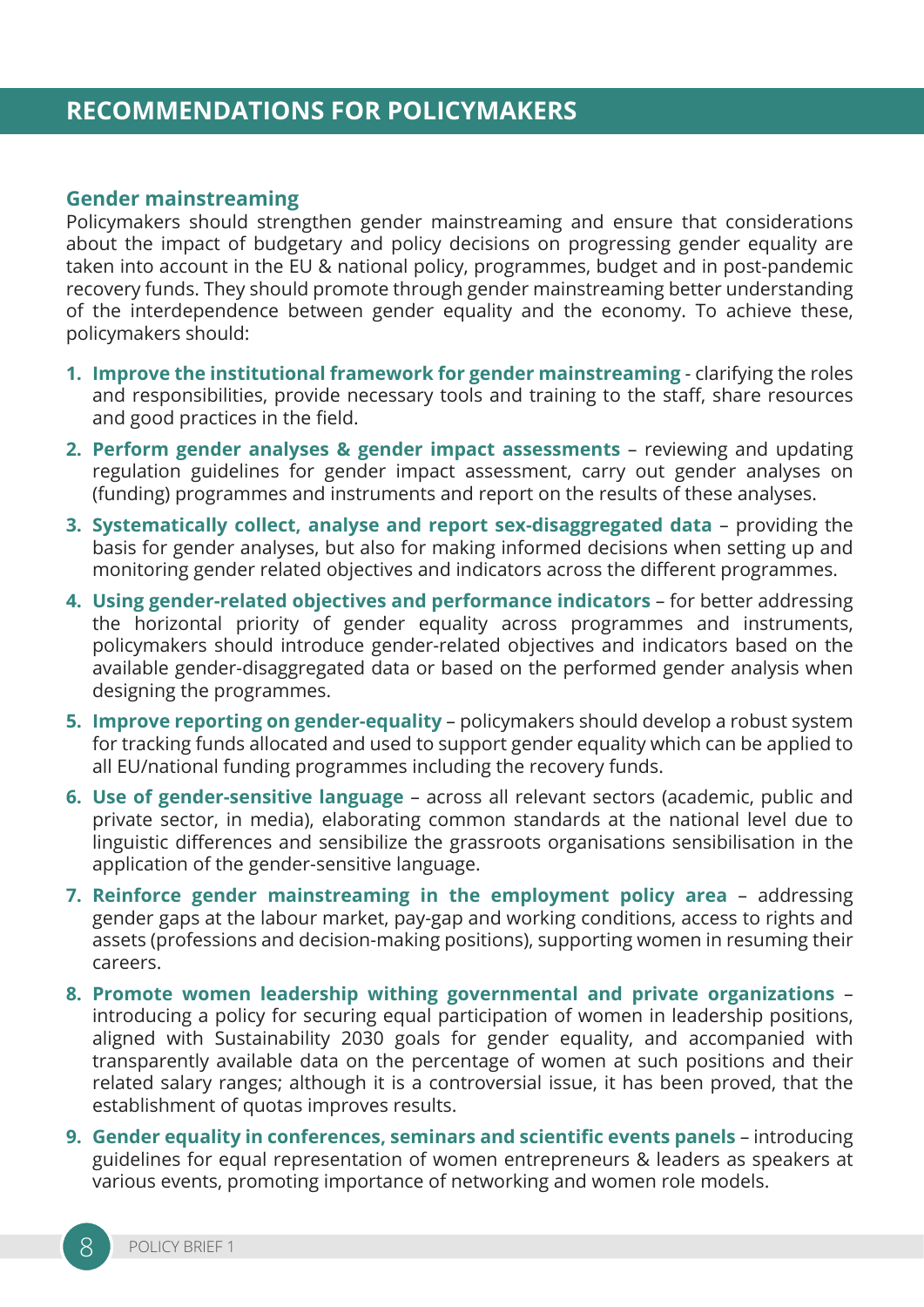### **Data for effective policymaking**

Policymakers needs to establish a robust and reliable data collection system and collect data in more regular and unbiassed manner. This systematic approach to WE data collection, accompanied by proper coordination and sharing of best practices, will allow for effective, evidence-based, policy creation and WE programming. In this regard, following recommendation are set:

- **1. Defining a data collection framework at European level** defining the data to be collected, approach to data collection and analysis. Existing data sources should be integrated and new metrics added to reflect all aspects of women entrepreneurship, including intersectionality and different statistics that are more adequate to analyse WE conditions at regional, national and European level. Emphasis should be placed on collecting data on investment in women-led companies. Public investment institutions (European Commission, EIB, EIF, national and regional investment banks and investment schemes) should ensure these data are collected and made available for analysts and policy makers to use.
- **2. Creating evidence base at national level** using the pre-defined framework, thus securing comparability of the WE indicators. Countries are encouraged to utilise/set-up Gender or WE observatories that will be responsible for collecting, analysing and reporting on the WE-related data. They can also be involved in the process of monitoring and policy/programme's impact measurement. National observatories should be interlinked, operated by independent bodies, and coordinated at European level.
- **3. Promoting co-responsibility for data collection** for securing more coordinate and systematic collection of relevant data, it is necessary to encourage public and private support organizations to take part in the process. Thus, KPIs and data categorisation should be shared and coordinated at national and supranational levels. The observatory can operate a common platform/interface where stakeholders, including private companies will be able to disclose data.
- **4. Encouraging the collection and disclosure of data by the private sectors** information like female's share of workforce, female share of promotions, gender pay gap, percentage of women on company's boards or in technical roles should be collected and feed intro the overall data collection system. This will contribute not only to creating more gendersensitive programmes, but will also enable measuring and tracking progress across the gender-related objectives and indicators. Efforts should also be placed on creating better sources of gender-segregated data and statistics in VC and innovation ecosystems.
- **5. Establishing an effective tracking system on the results achieved by the policies and programmes** – monitoring and evaluation through impact indicators and KPIs should be strengthen, including assessing and reporting on the gender equality target achieved for instance by the European/national recovery and resilience plans. Investment-related KPIs should also be measured and used for improving the effectiveness and design of the related financial instruments.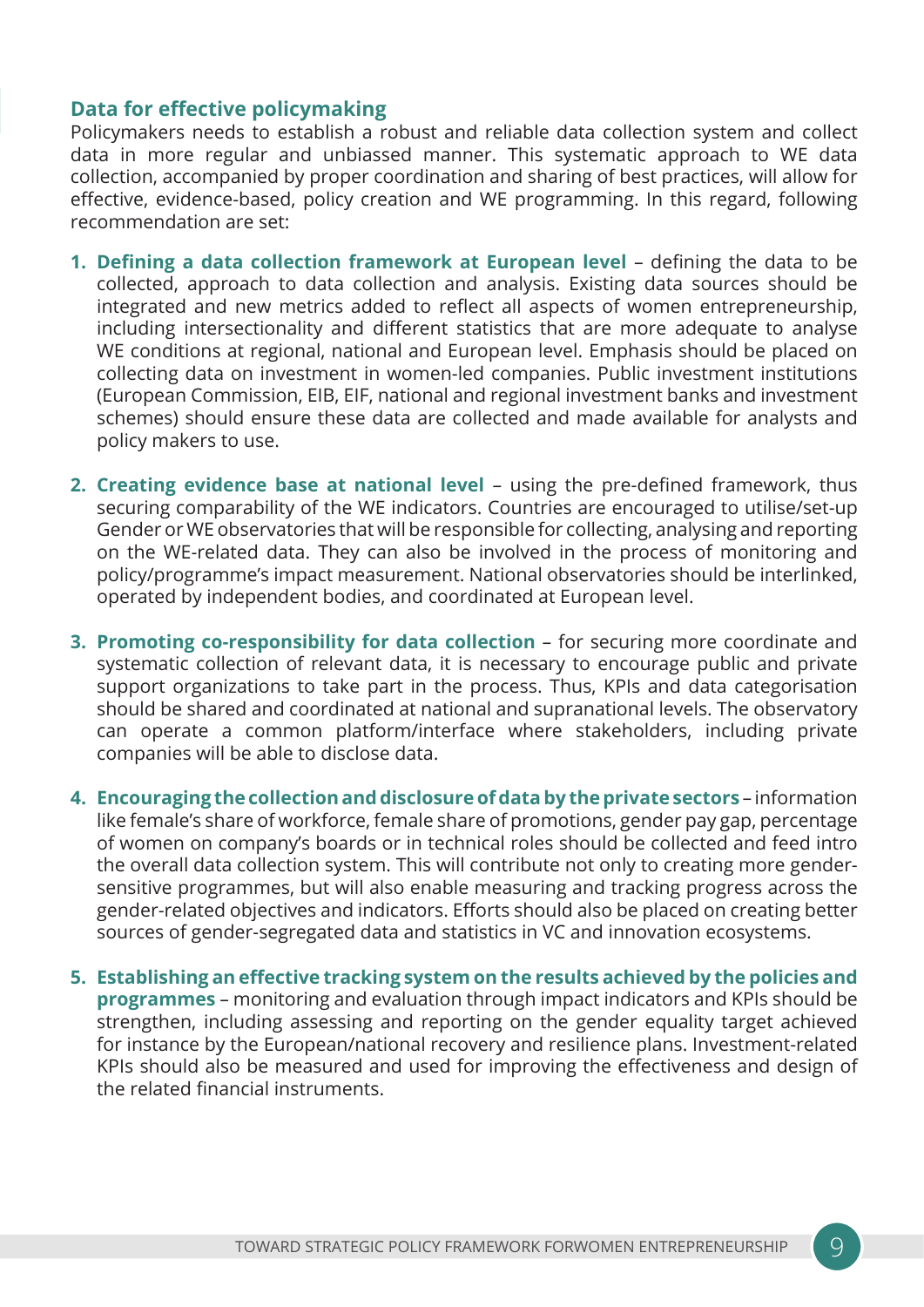### **Access to finance**

Policymakers needs to close the gap in WE funding in a strategic manner, based on promoting gender-sensitive budgeting, gender-sensitive funding instruments, financial educational programmes for women entrepreneurs, and linkages with the community and eco system. Following recommendations are proposed:

- **1. Use gender-sensitive budgeting across existing programmes** focus on improving the overall framework and competences for gender-sensitive and use systematically the gender-responsive budgeting.
- **2. Introduce WE financing instruments and funding programmes** based on gender analyses and introducing relevant KPIs, design tailored-made funding opportunities for women entrepreneurs. National associations of women entrepreneurs as well as financing actors (women investors, women business angels, and women-led corporate VCs) should be actively included in the programming process.
- **3. Increase financial competences of women entrepreneurs** support start-ups and scale-ups through financial education programmes, but also by promoting coaching and mentoring schemes. Introduction of WE-related programmes focusing on financial literacy in business, financial planning and investment readiness.
- **4. Support diversification and monitoring across the financial ecosystem** promote equal opportunities for women entrepreneurs, wider number of women- and diverse investors, minorities' opportunities to access funds, gender-lenses across investment programmes. The presence of heterogeneous panels will automatically limit the application of unconscious bias, contributing to filling in the gender gap.

#### **Stakeholder engagement in policy development**

Policymakers should set the frame for a structured stakeholders' information, consultation and engagement in the WE public policy cycle. Following recommendations are proposed:

- **1. Securing stakeholders' engagement by supporting a WE-umbrella organization** acting as a steering group being the voice of European women entrepreneurs, while at the same time strengthening the capacities of the ecosystem. The umbrella organization should be the main social partner to the Commission on WE-related matters that will lobby collectively on behalf of the community.
- **2. Establishing mechanisms for collecting feedback from women entrepreneurs across Europe** – through the WE-umbrella organization and its national members, relevant feedback on proposed or implemented measures could be collected. National policymakers should be encouraged to support the participation of the national stakeholders in the WE-umbrella activities.
- **3. Strengthening the capacity of the WE ecosystem** developing materials, guides and training opportunities for improving the skills of the WE ecosystem in all key areas, such as public policy, access to finance, and networking. In the same time promotion of good practices, across countries, grassroots organisations, private and public sector, for leveraging skills development and securing more balanced approach knowledge within the WE support ecosystem.